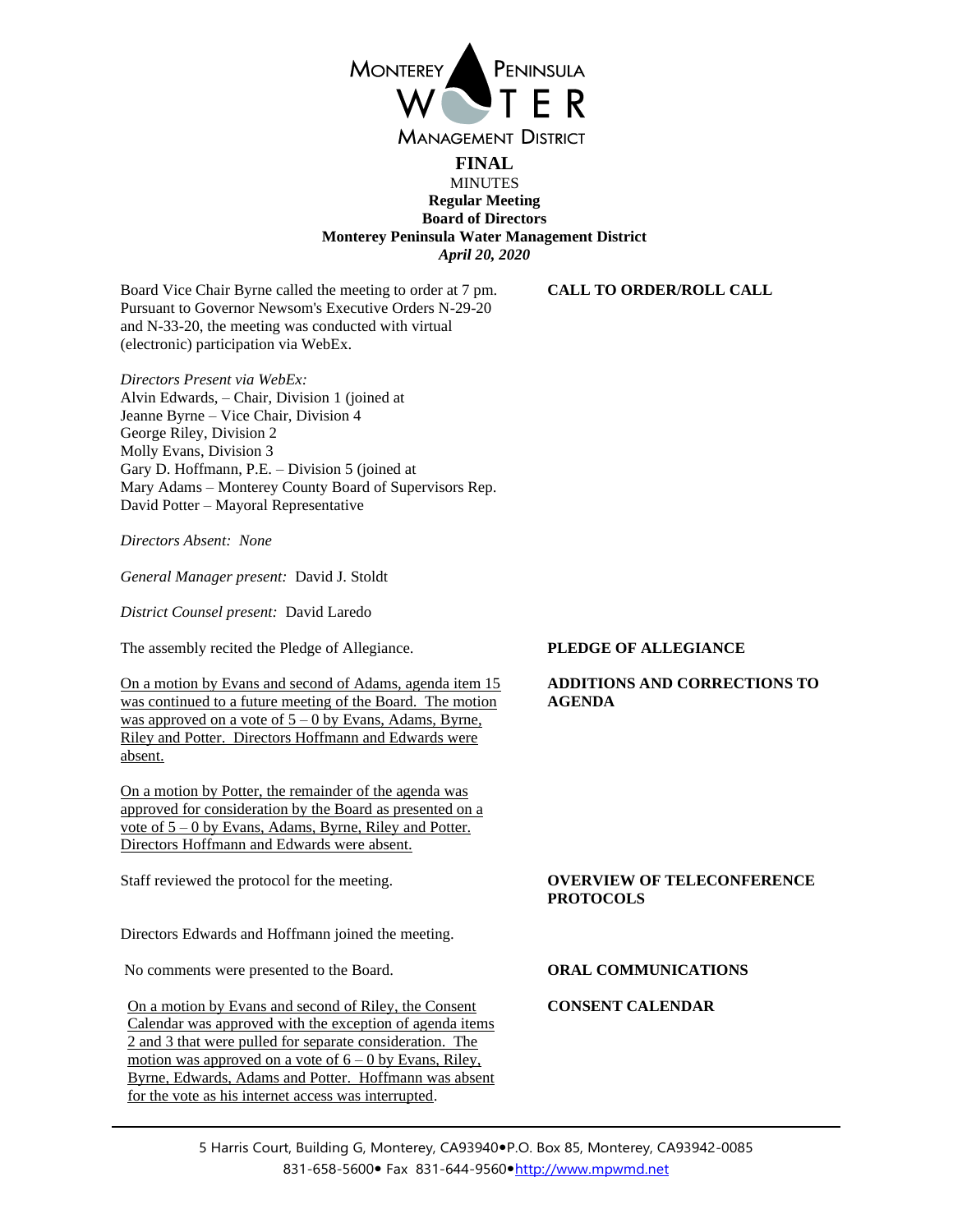On a motion by Evans and second of Potter, agenda items 2 and 3 were approved on a of a vote of  $6 - 0$  by Evans, Potter, Adams, Edwards, Evans and Riley. Hoffmann was absent.

Director Hoffmann rejoined the meeting during the General Manager's Report.

General Manager Stoldt announced the death of William Gianelli, former MPWMD Director and the first Board Chair. He also worked as Director of the California Department of Water Resources from 1967 – 1973. The San Luis Powerplant has been named the William R. Gianelli Powerplant. Mr. Stoldt also reported the following. (a) Monterey One Water released the supplemental EIR on the Pure Water Monterey Expansion Project. (b) There will be no moratorium in the Bishop, Ryan Ranch and Hidden Hills areas according to an agreement approved by the California Public Utilities Commission. (c) Regarding Measure J, the District released the Notice of Preparation of an EIR on the boundary adjustment. A scoping session was scheduled for April 21, 2020. (d) Work on Aquifer Storage and Recovery and the Sleepy Hollow construction project had been managed during the shelter-in-place order. (e) Mr. Stoldt presented the Status Report on California-American Water Compliance. The presentation was available for review on the District's website.

- Adopted. **1. Consider Adoption of Minutes of the March 16, 2020 Regular Board Meeting and March 20, 2020 Special Board Meeting**
	- **2. Receive and File District-Wide Annual Water Distribution System Production Summary Report for Water Year 2019**
- Approved. See action under item 2. **3. Receive and File District-Wide Annual Water Production Summary Report for Water Year 2019**
- Received. **4. Receive Fiscal Year 2018-2019 Mitigation Program Annual Repot**
- Adopted. **5. Consider Adoption of Treasurer's Report for February 2020**

### **GENERAL MANAGER'S REPORT**

**6. Status Report on California-American Water Compliance with State Water Resources Control Board Order 2016- 0016 and Seaside Groundwater Basin Adjudication Decision**

**DIRECTTORS REPORTS (INCLUDING ab 1234 REPORTSS ON TRIPS, CONVERENCE ATTENDANCE AND MEETINGS)**

No reports were presented by Directors. **7. Oral Reports on Activities of County, Cities, Other Agencies/ Committees/Associations**

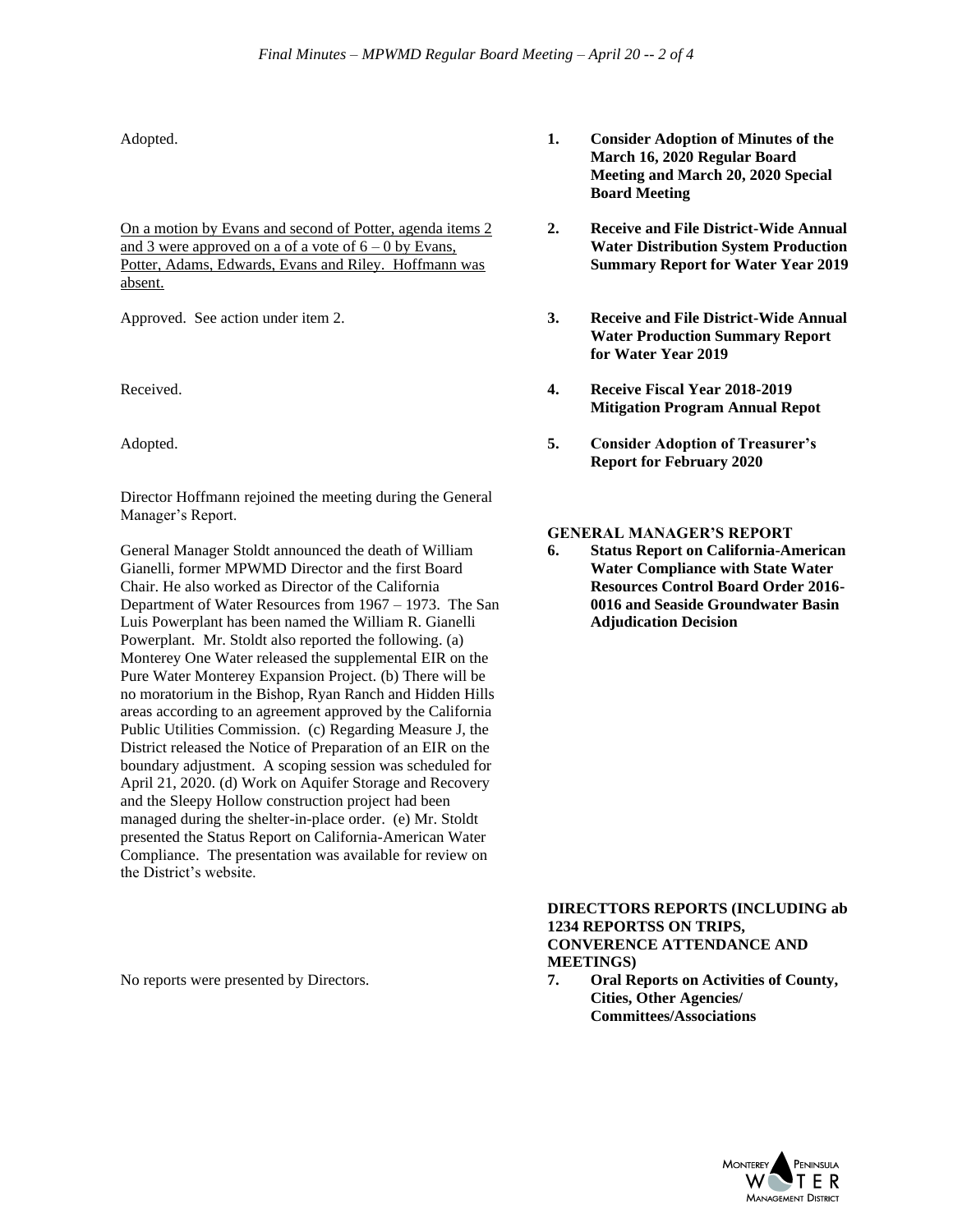On a motion by Byrne and second of Adams, the first reading of Ordinance No 185 was approved on a unanimous vote of 7 – 0 by Byrne, Adams, Edwards, Evans, Hoffmann, Riley and Potter.

Public Comment: John Tilley expressed support for adoption of the Ordinance.

Riley made a motion that was seconded by Evans to adopt the 2019 Annual Report with two amendments: (1) Under the heading "Proposition 1 Integrated Regional Water Management (IRWM) Program" add a sentence stating that membership in the Regional Water Management Group increased in 2019; and (2) Under the heading "Requirements for Future Capital Improvements" in the first line, replace the word "expected" with "planned." The motion was approved on a unanimous vote of  $7 - 0$  by Riley, Evans, Adams, Byrne, Edwards, Hoffmann and Potter. No comments were directed to the Board during the public hearing on this item.

On a motion by Byrne and second by Evans, an amendment to the contract with Pueblo Water Resources in an amount not-to-exceed \$20,114 was approved on a unanimous vote of 7- 0 by Byrne, Evans, Adams, Edwards, Hoffmann, Potter and Riley. No comments were directed to the Board during the public comment period on this item.

Byrne offered a motion that was seconded by Potter to authorize the General Manager to enter into a reimbursement agreement in the amount of \$28,567. The motion was approved on a vote of  $6 - 0$  by Byrne, Potter, Adams, Edwards, Evans and Riley. Hoffmann's internet connection was interrupted so he was absent for the vote. No comments were directed to the Board during the public hearing on this item.

On a motion by Potter and second of Evans, the 2020 Legislative Advocacy Plan was adopted on a vote of  $6 - 0$ by Potter, Evans, Adams, Byrne, Edwards and Riley. Hoffmann's internet connection was interrupted so he was absent for the vote. No comments were directed to the Board during the public comment period on this item.

Evans offered a motion that was seconded by Riley to submit the letter of support presented as Exhibit A in the staff note. The motion was approved on a vote of  $6 - 1$  by Evans, Riley, Adams, Byrne, Edwards and Potter. Hoffmann was opposed.

# **PUBLIC HEARINGS**

- **8. Consider First Reading of Draft Ordinance No. 185 – Amending District Rule 24 to Allow Special Fixture Unit Accounting for Second Bathrooms in Existing Dwelling Units and to Permanently Adopt Sub-Metering Requirements and Exemptions for Accessory Dwelling Units**
- **9. Consider Adoption of 2019 MPWMD Annual Report**

# **ACTION ITEMS**

- **10. Consider Amendment to Contract with Pueblo Water Resources to Comply with Regional Water Quality Control Board Direction to Move ASR to the State's General Waiver**
- **11. Consider Entering into a Reimbursement Agreement with California American Water and Act as Lead CEQA Agency for Construction of a Bypass Pipeline to Allow Simultaneous Pure Water Monterey Recovery and ASR Injection – Not a Project – Section15378 of CEQA Guidelines**
- **12. Consider Adoption of 2020 Legislative Advocacy Plan**
- **13. Consider Letter of Support for Certification of Supplemental Environmental Impact Report for Pure Water Monterey Expansion Back-Up Project**